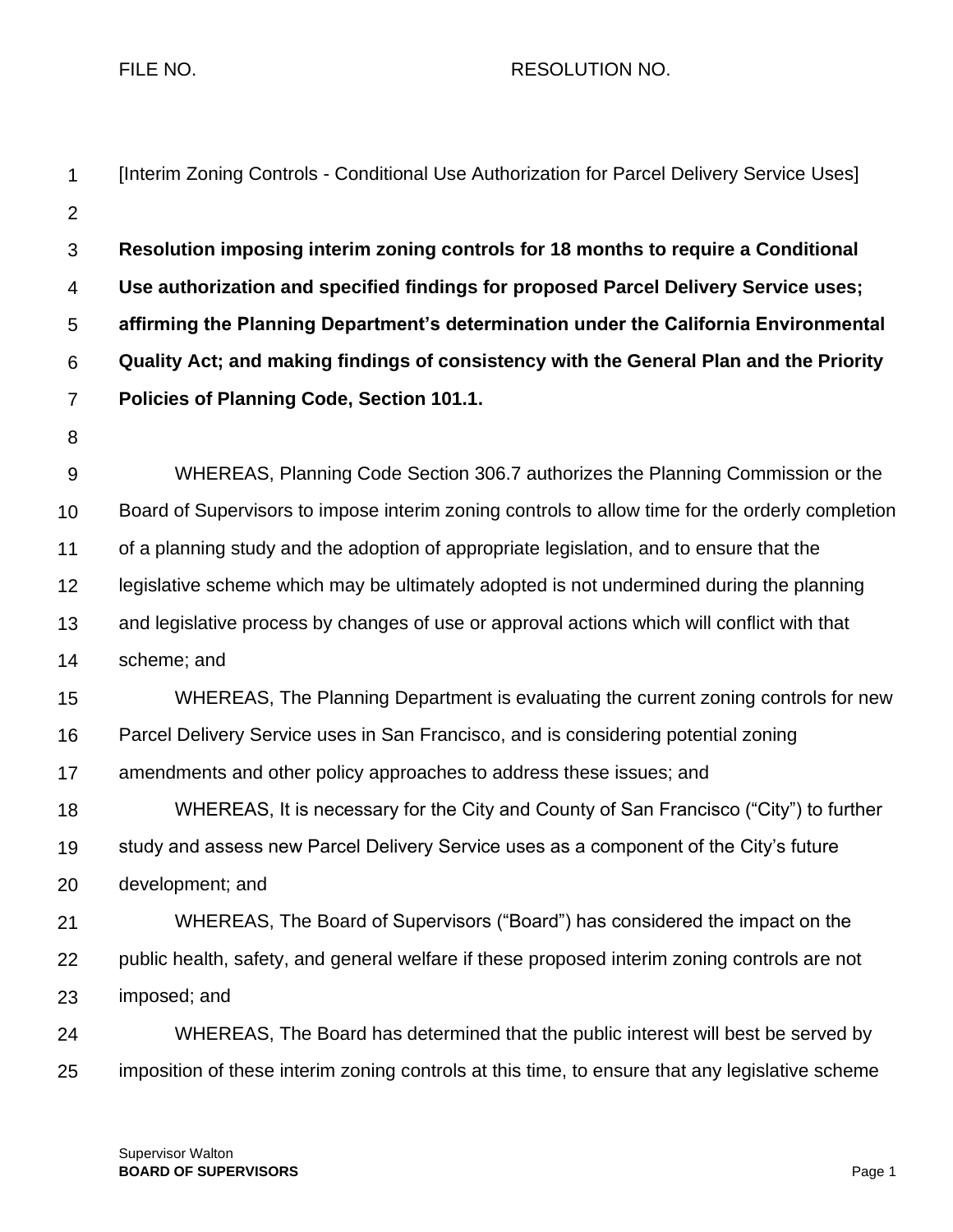1  $\mathcal{P}$ that may ultimately be adopted to regulate Parcel Delivery Service uses will not be undermined during the planning and legislative process; and

3 4 5 6 7 WHEREAS, The Board finds that these interim controls are consistent with San Francisco's General Plan, in that they satisfy Commerce and Industry Element Objective 1 to "manage economic growth and change to ensure enhancement of the total city living and working environment," and that they do not conflict with any other aspects of the General Plan; and

8 9 WHEREAS, The following General Plan Policies of the Commerce and Industry Element are specifically and particularly advanced by these interim controls:

10 11 12 13 14 15 Policy 1.2: Assure that all commercial and industrial uses meet minimum, reasonable performance standards. Imposition of interim zoning controls while the City properly studies this rapidly evolving industry and analyzes the region's quickly evolving logistics industry will allow the City to determine the range of impacts and specifically tailor minimum and reasonably practicable performance standards that accurately reflect the real-world practice of the industry. This will allow for orderly development of package delivery service-type uses.

16 17 18 19 20 21 22 23 Policy 3.1: Promote the attraction, retention and expansion of commercial and industrial firms which provide employment improvement opportunities for unskilled and semiskilled workers. Package delivery service uses are potentially high-volume employers of unskilled and semi-skilled workers. Interim zoning controls that allow the City time to consider updated land use and other regulatory standards to address current conditions will enable San Francisco to better promote the attraction, retention and expansion of commercial and industrial firms that provide employment opportunities for unskilled and semi-skilled workers; and

- 24
- 25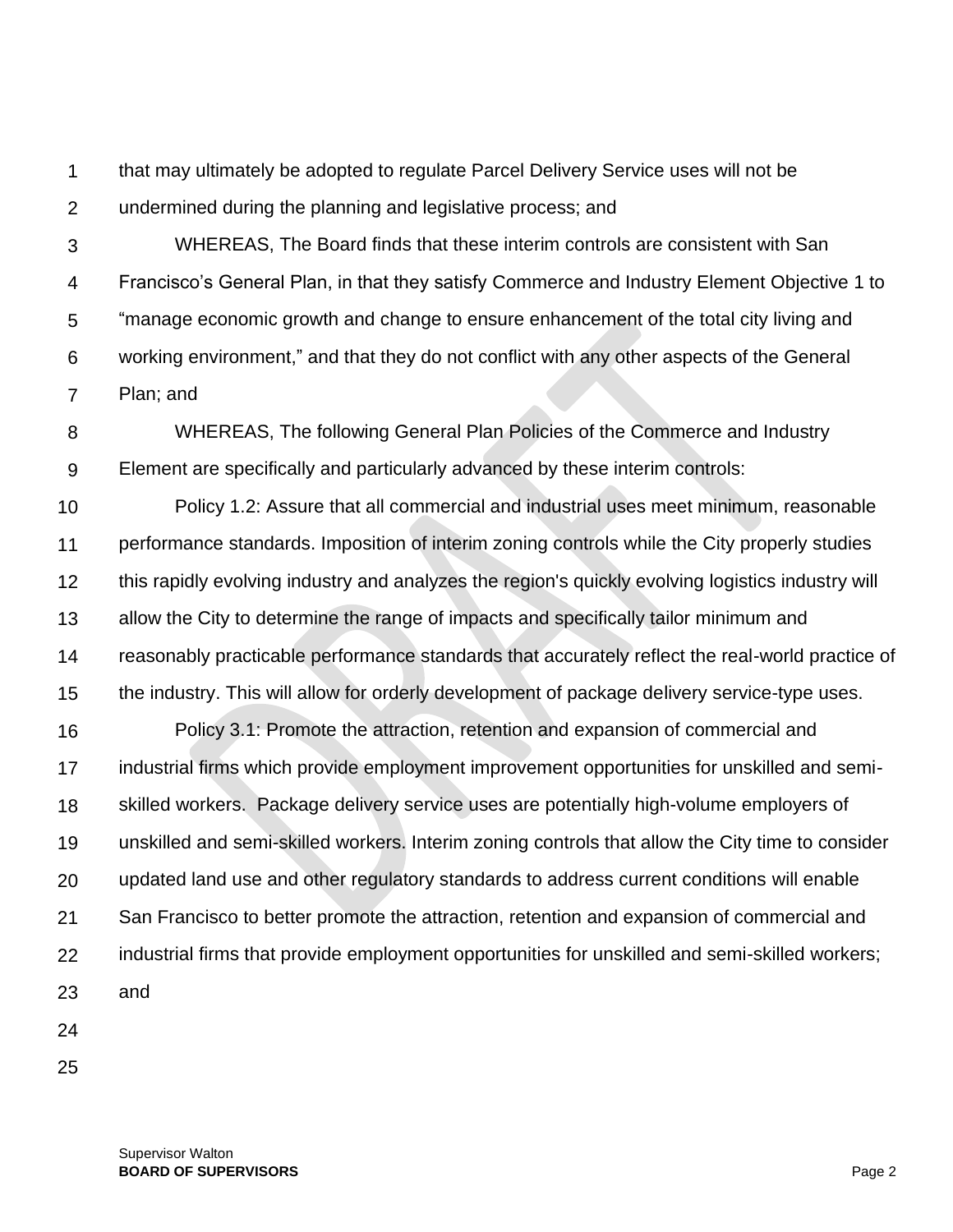1  $\mathcal{P}$ 3 4 5 6 7 8 9 10 11 12 13 14 15 16 17 WHEREAS, The Board finds that these interim zoning controls advance Planning Code Section 101.1's Priority Policy No. 5, "That a diverse economic base be maintained by protecting our industrial and service sectors from displacement due to commercial office development, and that future opportunities for resident employment and ownership in these sectors be enhanced," in that these interim zoning controls seek to control the establishment of new Parcel Delivery Service uses, which are one of many uses in the City's industrial sector, and the balance of various types of industrial uses, needs to be considered in order to maintain San Francisco's diverse economic base. The Board also finds that these interim zoning controls do not have an effect on and therefore are consistent with Priority Policy Nos. 1, 2, 3, 4, 6, 7, and 8 of Planning Code Section 101.1; and WHEREAS, The Planning Department has determined that the actions contemplated in this resolution comply with the California Environmental Quality Act (Pub. Res. Code § 21000 *et seq*.), which determination is on file with the Clerk of the Board in File No. \_\_\_\_\_\_ and is incorporated herein by reference, and the Board affirms this determination; now therefore be it RESOLVED, That, except as specified herein, any proposed Parcel Delivery Service use, as defined in Section 102 of the Planning Code, shall require Conditional Use Authorization pursuant to Planning Code Section 303, while these Interim Zoning Controls are

18 in effect; and be it

19 20 21 22 23 24 FURTHER RESOLVED, That, notwithstanding such interim Conditional Use Authorization requirement, a temporary Parcel Delivery Service use at a given location may be authorized, subject to all requirements of the Planning Code, for a single period not to exceed 60 days once within a 12-month period, without the possibility of a renewal or subsequent approval during the 12-month period; and, be it FURTHER RESOLVED, That these interim zoning controls shall remain in effect for a

25 period of 18 months from the date of imposition, unless they are extended or otherwise